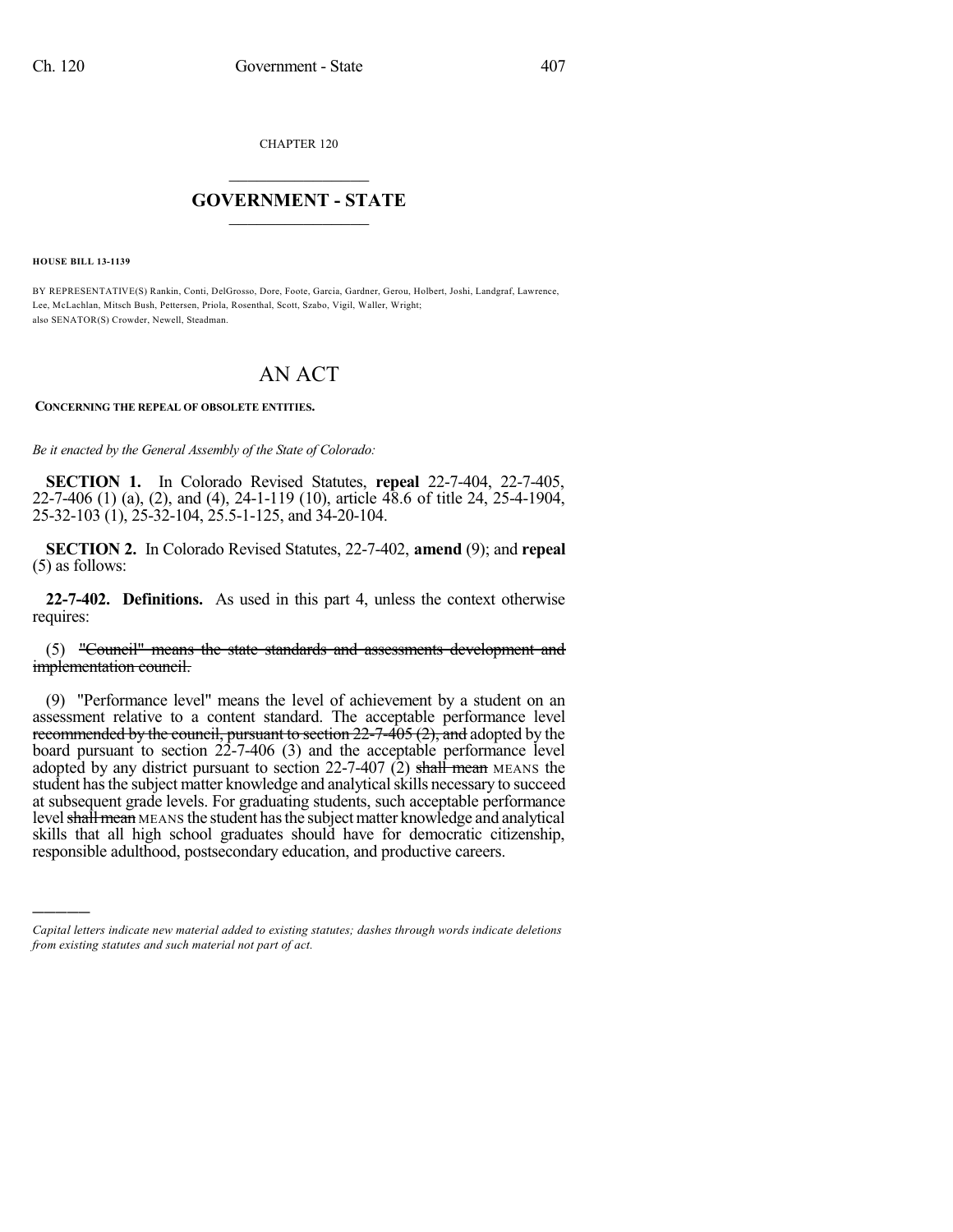**SECTION 3.** In Colorado Revised Statutes, 22-7-403, **amend** (1) as follows:

**22-7-403. Commitment to equity and excellence.** (1) All activities undertaken pursuant to this part 4 shall reflect a strong commitment to equity and excellence on the part of the council, the department, the board, and districts. The council, in the development and recommendation of state model content standards, state assessments, and model professional educator development materials and pilot programs pursuant to section 22-7-405, The board, in the adoption of the state model content standards and state assessments pursuant to section 22-7-406, and districts, in the adoption of content standards and implementation plans pursuant to section 22-7-407, shall MUST consciously avoid gender or cultural bias and shall actively address the needs of systems and methods for the education of exceptional students.

**SECTION 4.** In Colorado Revised Statutes, 22-7-406, **amend** (3) as follows:

**22-7-406. Adoption of state model contentstandards,state assessments, and timelines** - **resource bank.** (3) On or before June 1, 1996, The board after careful consideration of the recommendations of the council, shall adopt state assessments in the areas of reading, writing, mathematics, and science which are aligned with the state model content standards and shall specify an acceptable performance level on each such state assessment. Such performance level shall be continuously reexamined. In addition, the board may, at its discretion, adopt additional performance levels.

**SECTION 5.** In Colorado Revised Statutes, 22-7-504, **amend** (1) as follows:

**22-7-504. Pupil assessments - individual literacy plans.** (1) The state board shall determine the satisfactory reading readiness level for kindergarten pupils and literacy and reading comprehension levels for pupils in first, second, and third grades. No later than December 1, 1997, the state board shall, after consultation with the state standards and assessments development and implementation council ereated in section  $22$ -7-404, approve and identify to each school district instruments for assessing the reading readiness of each pupil in kindergarten and the literacyand reading comprehension level of each pupil in first, second, or third grade. The state board shall promulgate rules to permit exceptions to the retention of pupils in third grade pursuant to paragraph (a) of subsection (5) of this section in cases that have special circumstances.

**SECTION 6.** In Colorado Revised Statutes, 24-1-135.1, **amend** (1) (a) as follows:

**24-1-135.1. Effect of congressional redistricting related to 2000 federal decennial census - definition.** (1) (a) The appointing authority of the boards, commissions, or committees established pursuant to sections 13-91-104, 14-10-115, 21-2-101, 23-1-102, 23-21-503, 23-60-104, 24-32-706, 25-1-103, 25-1-902, 25-32-104, 25.5-1-301, 26-11-101, 33-11-105, and 35-65-401, C.R.S., which require members to be appointed as residents of designated congressional districts, shall determine whether the current appointments to such boards, commissions, or committees adequately represent Colorado's new congressional districts. Notwithstanding any provision of law to the contrary, such appointing authority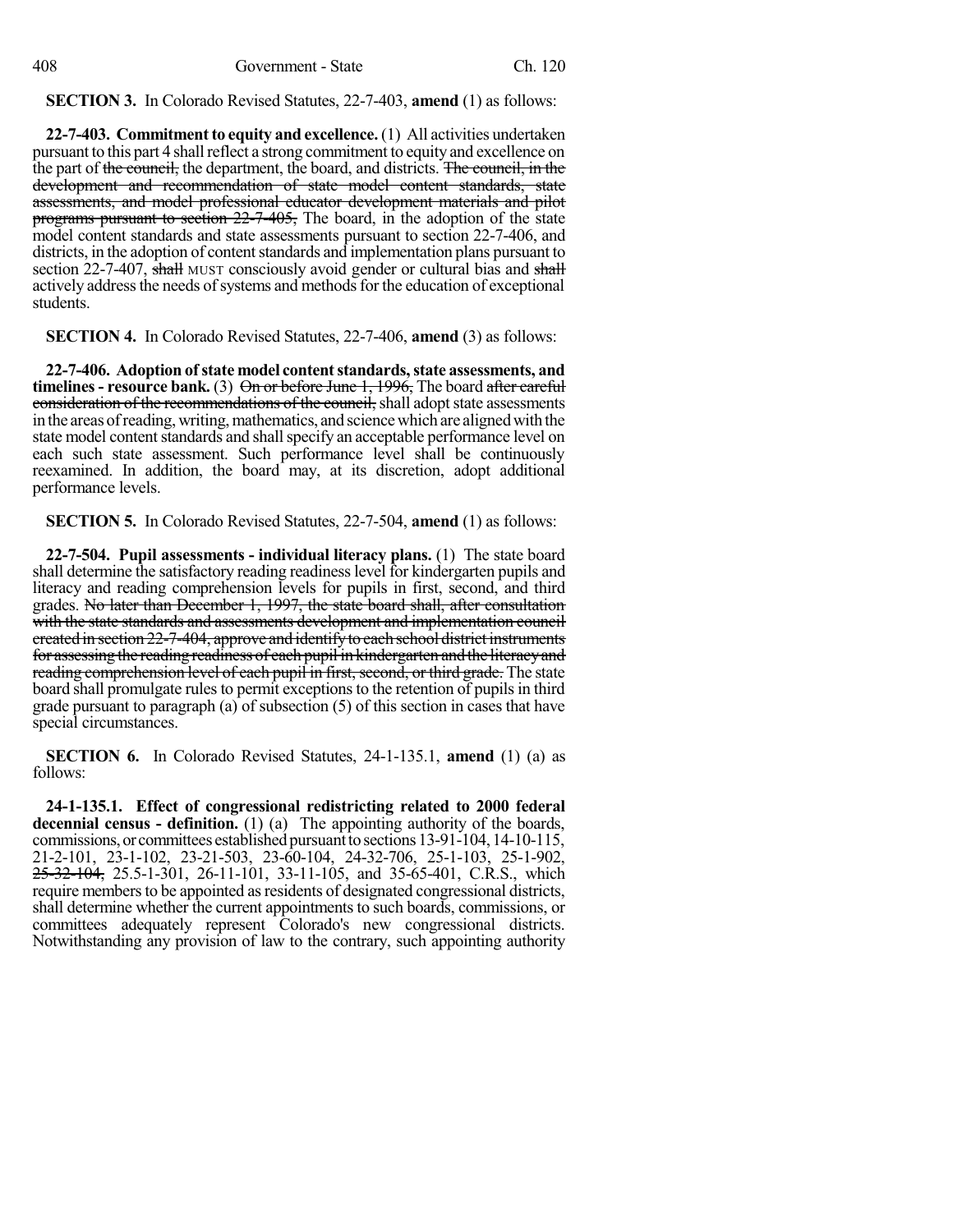shall terminate the terms of current members and appoint new members to replace such members on the boards, commissions, or committees as is necessary to ensure proper representation from the new congressional districts; except that the term of a member who continues to reside in the district that such member was designated to represent shall not be terminated. Such changes shall be made no later than January 1, 2003. If the current members adequately represent the new congressional districts, the membership of the board, commission, or committee shall remain unchanged. Any member who continues to serve on a board, commission, or committee shall not be required to be reappointed.

**SECTION 7.** In Colorado Revised Statutes, 25-4-1905, **amend** (1) as follows:

**25-4-1905. Confidentiality of information collected.** (1) The advisory committee DEPARTMENT shall compile, analyze, and evaluate the information and data submitted to the registry.

**SECTION 8.** In Colorado Revised Statutes, 25-32-105, **amend** (1) introductory portion,  $(1)$  (a), and  $(1)$  (d) as follows:

**25-32-105. Department - poison control services - duties - contract.** (1) The department shall have HAS the following powers and duties with respect to the provision of poison control services on a statewide basis and for the dissemination of information as provided in this article:

(a) To solicit, receive, and review contract bids with input from the board, for the provision of poison control services and the dissemination of poison control information by means of a toll-free telephone network;

(d) To contract with an auditor for a performance or financial audit at the discretion of the department. A copy of such audit, when performed, shall be sent to the members of the board and the joint budget committee.

**SECTION 9.** In Colorado Revised Statutes, 34-20-103, **amend** (7) as follows:

**34-20-103. Division of reclamation, mining, and safety - creation - powers and duties - transfer of functions and property - change of statutory references.** (7) The director of the division of reclamation, mining, and safety shall prepare and submit to the executive director of the department of natural resources a plan for encouraging the development of minerals in the state. Such THE plan shall MUST be formulated based upon the annual report and recommendations of the Colorado geological survey, the minerals, energy, and geology policy advisory board, and the other divisions in the department.

**SECTION 10.** In Colorado Revised Statutes, 39-29-109.3, **amend** (1) introductory portion as follows:

**39-29-109.3. Operational account of the severance tax trust fund - repeal.** (1) For fiscal years commencing on and after July 1, 1997, the executive director of the department of natural resources shall submit with the department's budget request for each fiscal year a list and description of the programs the executive director recommends to be funded from the operational account of the severance tax